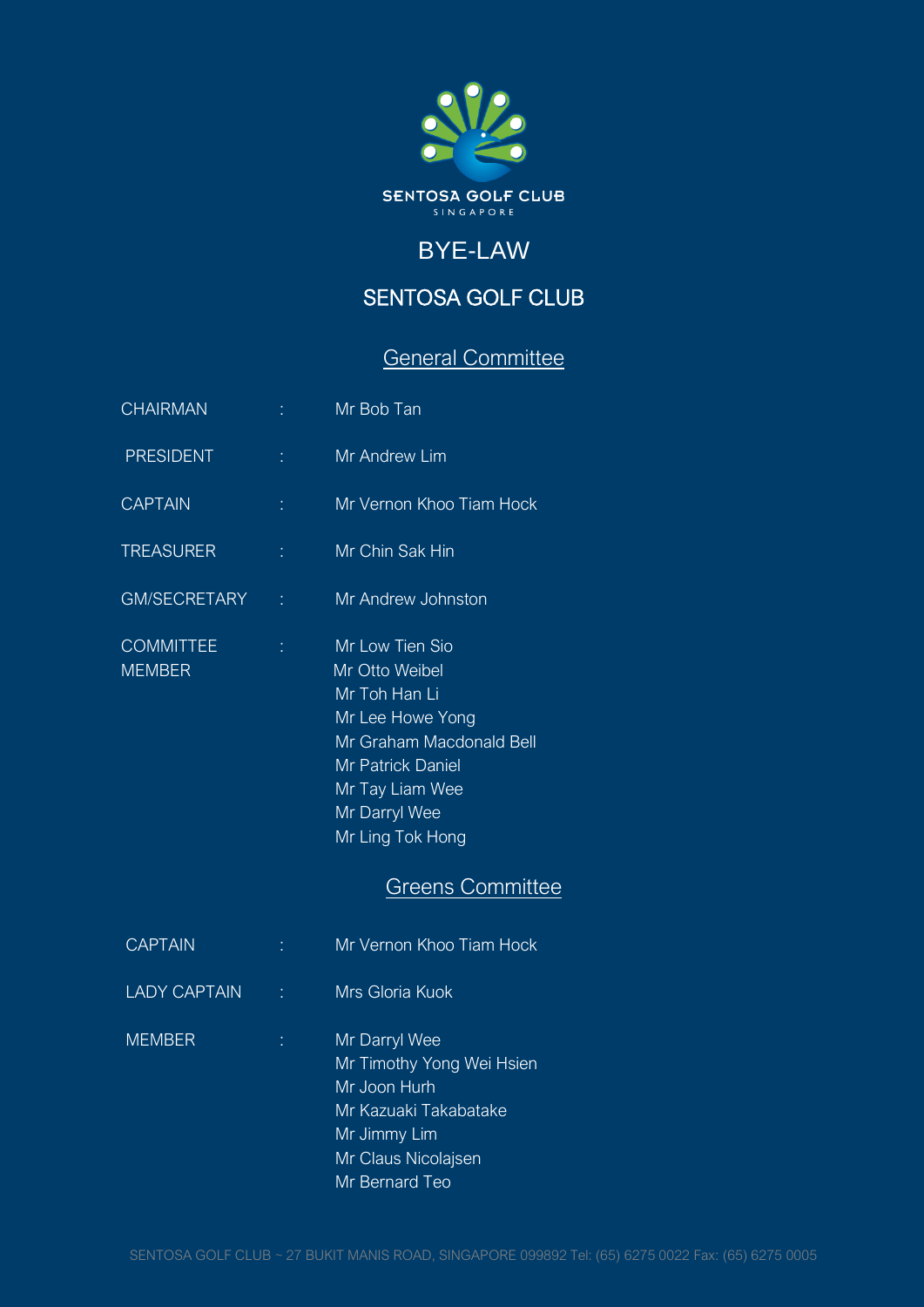

## **BYF-LAW**

### GENERAL

- $(1)$  The Clubhouse be open daily from 7:00 am to 10:00pm. These hours may be altered, extended or restricted at the Committee's discretion. In case of emergency, the General Manager may exercise the powers of the Committee.
- (2) Members are strictly forbidden to bring animals onto the golf course, practice tee or the premises of the Club.
- (3) The use of radios, transistors and other similar appliances in any part of the Club's premises, golf course or practice tee is strictly prohibited.
- (4) No Member shall give any gratuity or money to any employee of the Club unless specially authorised by the Committee.
- (5) No food or drink other than that bought from the Club may be brought into any part of the premises of the Club.
- (6) Permission to use any part of the Clubhouse for a guest function shall be obtained from the General Manager to whom application should be made in writing. Any Member who has been granted such permission shall at least 24 hours before the function, furnish to the General Manager such particulars of his requirements as may be necessary.
- (7) Provided that they are accompanied by an adult Member of the Club, children under the age of 16 are permitted to use the Clubhouse facilities up to 10:00 pm with the exception of the Members' Bar.
- (8) Person under the age of 18 are in no circumstances allowed in the Members' Bar.
- (9) The Club shall not be liable for any loss of or damage to any articles whatsoever brought into the Club's premises by a Member or his guest, including motor vehicles parked on the Club premises. Valuables or money shall not be left in the locker room and lockers shall be kept locked at all times.
- (10) The Club shall endeavour at all times to provide what the Club believes in good faith to be a reasonable level of security. The Club shall not be liable for personal injury and/or property damage whatsoever or howsoever caused to a Member, his guest and to all relevant persons and their respective properties.
- (11) Any Member or his guest breaking or injuring the property of the Club shall pay to the Club the cost of making good the damage. The amount of such cost shall be assessed by the Genera Manager whose decision shall be final. The Member and his guest shall be jointly and severally liable to make good the damage.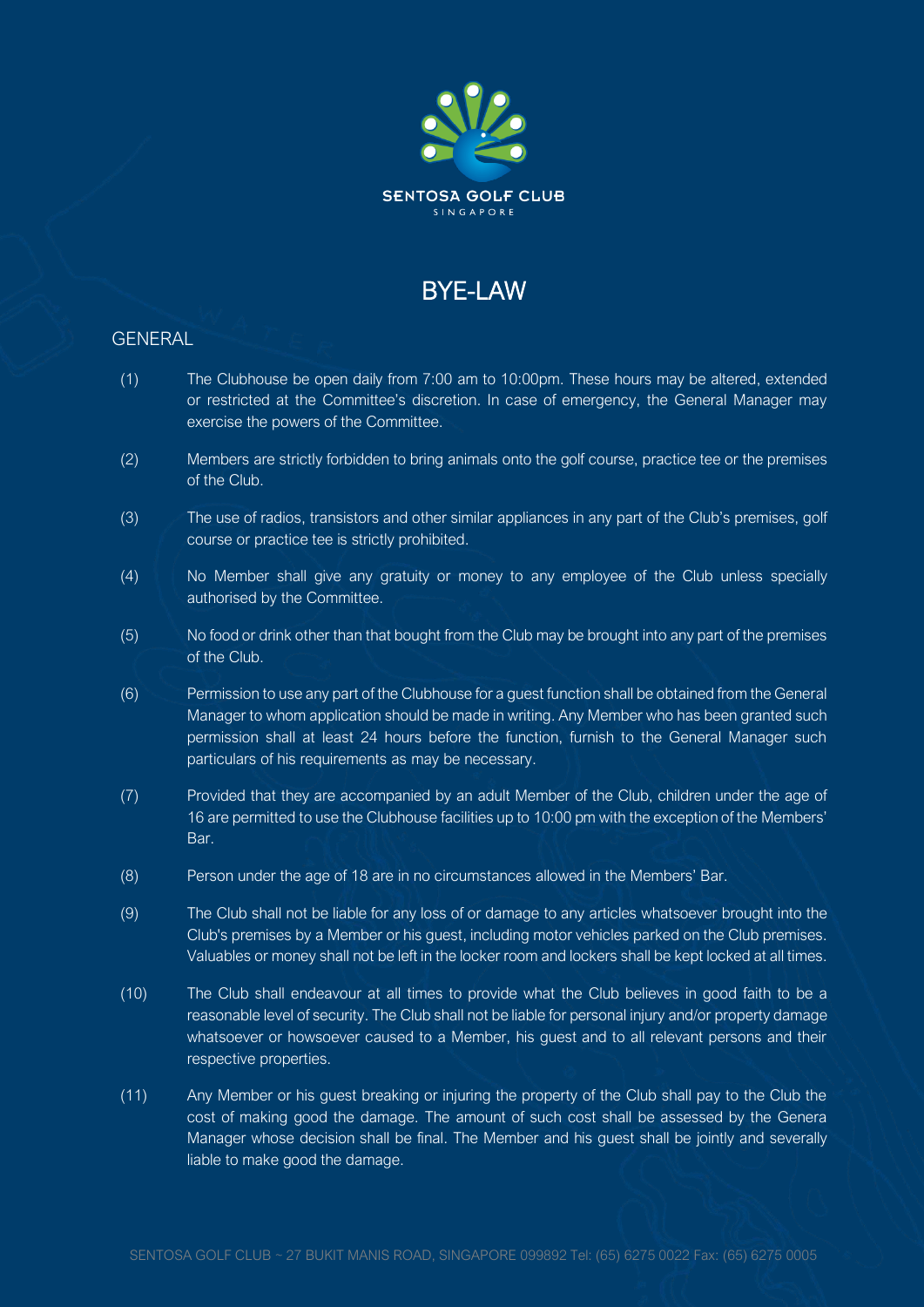

- (12.1) Member, spouses, children, guests and visitors are expected to comply with dress requirements with the standards of decorum acceptable to the Club.
- (12.2) At all times, on and off the golf course, proper attire shall be observed and staff of the Club are entitled to enforce standards imposed.
- (12.3) The General Manager may ask any person who is not appropriately attired to leave the Club premises.
- (12.4) The Club may, from time to time, cause to be published on the notice board of the Club, the standards of dress required to be observed.
- (12.5) An appropriate standard will extend to footwear, flip flop, clogs and barefeet are not acceptable.
- (13) Admonishing staff over matters pertaining to service, administration or any other matters is not permitted. Any Member, guest or visitor who feels aggrieved over such a matter shall address a complaint in writing to the General Manager of the Club.
- GOLF
- (14) (a) The Greens Committee shall have full power and control over the golf course and practice tee and may open close or reserve the same whether for particular classes of play or for particular periods or by starting times or otherwise as the Greens Committee may think fit. The Greens Committee shall have full power to draw up or change guidelines, rules and regulations for implementation by the General Manager of the Club.
	- (b) The Greens Committee may delegate any of its powers relating to the use of the golf course to the General Manager.
	- (c) The General Manager shall have the power to vary the control of play and the starting times and may in extreme circumstances and without prior notice suspend or modify the control of play.
- (15) Members without a valid golf handicap shall not be able to make golf bookings on Saturdays. Sundays or Public Holidays.

However, a member without a valid golf handicap but with a valid proficiency certificate, shall be allowed to play on Saturdays, Sundays and public holidays, provided the said member is accompanied by another member with a valid golf handicap.

(16.1) All guests must possess a valid golf handicap before being permitted to play on the course. Guests may be required to show proof of handicap before or during their golf round. The Club may, at its discretion, require a guest to demonstrate his/her playing ability at the driving range.

Any guest who, in the judgment of a Course Marshal, is unable to play with reasonable proficiency may be asked to leave the course without refund of golfing fees.

(16.2) Members must at all times play the full round with the guests that they have introduced. In the event a member has booked more than one flight for his guests, the other flights must be on the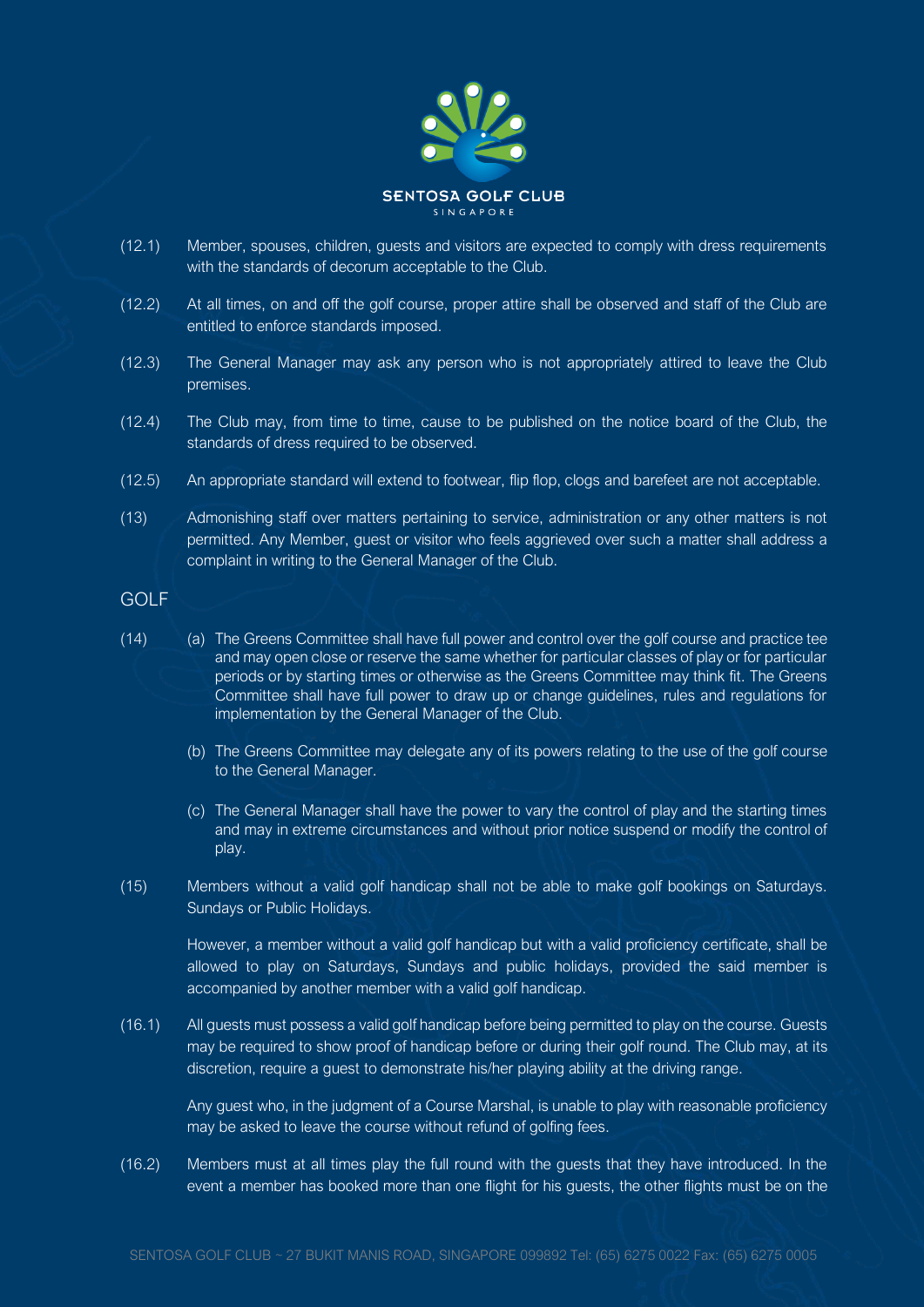

same course and within the same time sheet. Each member is entitled to introduce a maximum of 11 guests ( 3 flights ) in a single weekday booking, excluding public holidays.

Failure by any Member to observe this requirement shall render him liable to pay the visitor's rate of green fees leviable.

(17) Visitors must possess a valid golf handicap before being permitted to play on the course provided always that before a visitor is allowed to play, prior approval by the General Manager shall have been obtained.

The Club may, at its discretion, require a visitor to demonstrate his/her playing ability at the driving range.

Any visitor who, in the judgement of a Course Marshal, is unable to play with reasonable proficiency may be asked to leave the course without refund of golfing fees.

(18) Children of a Member without a valid golf handicap shall not be permitted to use the golf course at all times.

When using the practice areas, children of Members shall at all times be accompanied by a parent or the Club professional, who shall be responsible for the conduct of the children, including the hire of practice balls.

- (19) Spouse members may, subject to such terms and conditions as may be stipulated by the Greens Committee, be permitted to use the golf course on Saturday afternoons.
- (20) Users of motorised carts must conform to the following conditions:
- (20.1) Carts will be allowed in the course unless otherwise stipulated by the General Manager who may direct that carts be restricted to the cart tracks.
- (20.2) Carts shall not be driven on to the tees at all times.
- (20.3) Carts shall not be driven any closer to the greens than indicated on the course.
- (20.4) Local notices restricting the use of carts shall be observed.
- (20.5) Not more than two (2) persons are permitted to ride on a cart at any time.
- (20.6) Hire fees for the use of the carts shall be such sums as are determined from time to time by the Committee.
- (20.7) Where trolleys are allowed, they must be kept off the tees, the aprons of the greens, the greens and all grounds under repair.
- (20.8) Local notices restricting the use of carts and trolleys on other parts of the golf course must be strictly observed.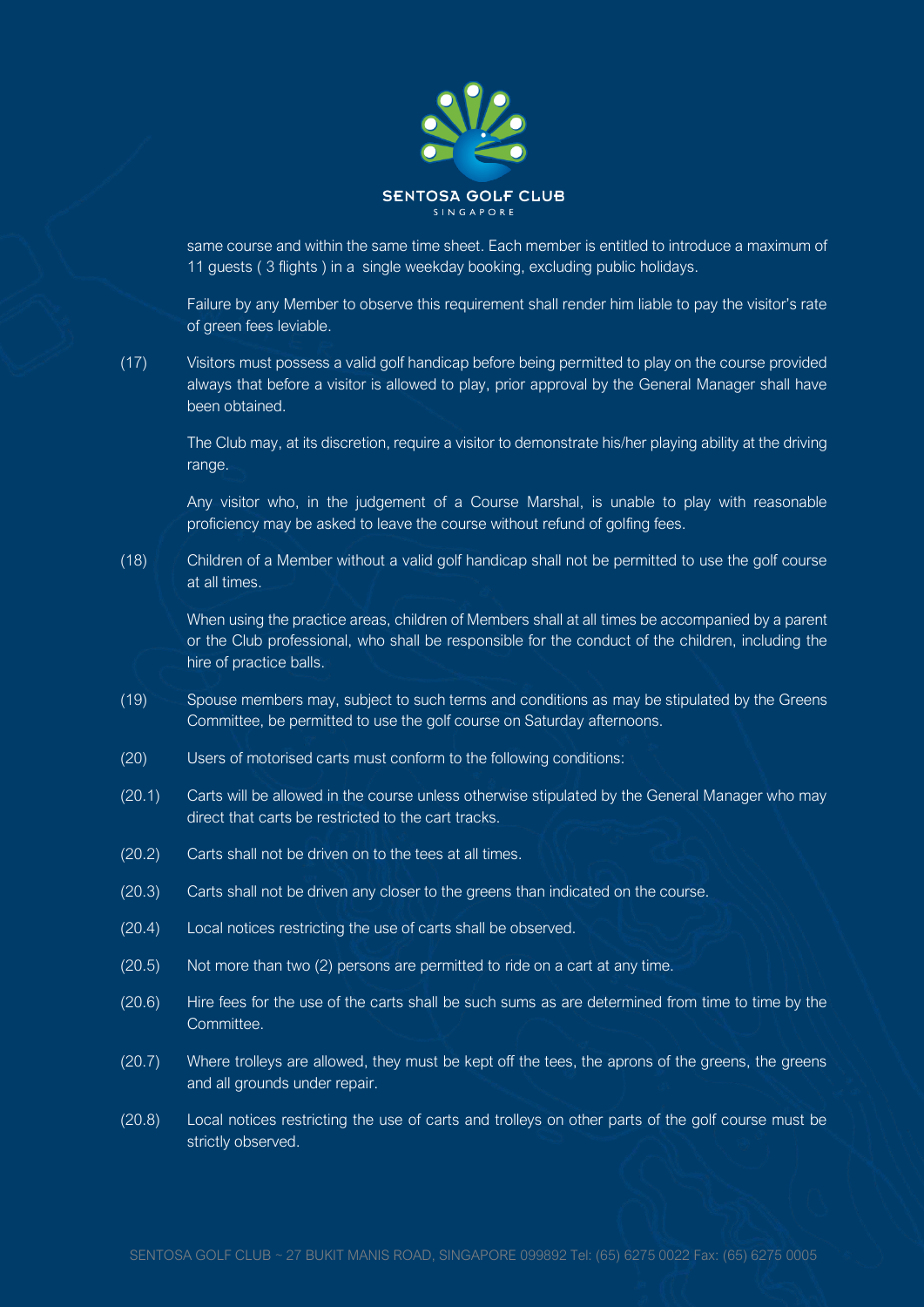

- (20.9) No player under the age of sixteen (16) or who have attained the age of eighty (80) shall be permitted to drive a cart on the course.
- (20.10) Player renting the cart shall be responsible to check for any damage or malfunction before driving it off; and shall be liable to pay for any damage to the cart and/or any other property (whether belonging to the Club or otherwise) arising from the use of the cart.
- (20.11) The player renting the cart shall personally return the cart and any damage to the cart shall be reported to the Club.
- (20.12) Players use the carts at their own risk. The Club shall not be liable for any injury sustained arising from the use of the cart.
- (20.13) A player driving a cart shall not apply the brakes abruptly causing damage to the turf.
- (20.14) A player driving a cart shall:
	- (a) avoid going up, down or across slopes with steep gradient on the course;
	- (b) ensure that the brakes of the cart are engaged before leaving the cart to play a shot;
	- (c) avoid unnecessary sudden and hard braking on the course which may cause tyre marks and damage to the course.
- (21) The Club charges for golf lessons, storage and cleaning of Members' golf equipment. The use of practice tee balls and other incidental services shall be fixed by the Club with the approval of the Committee.
- (22) All Members are absolutely prohibited from buying new or second hand golfing equipment (including golf balls) from the Club's servants, workmen or any other persons on or near the course other than directly from the Club.
- (23.1) A player shall start play punctually in accordance with the time sheet drawn and a player who is not in time to start play in accordance with the time sheet shall forfeit his right to play in the slot allotted to him in the time sheet.
- (23.2) During weekends and public holidays, only three or four players will be allowed to play in each flight. The General Manager may at his discretion allow less than three players to play in each flight.
- (23.3) Players must report to the course starters before commencing play and comply with such directions as may be given by the starters and Course Marshals.
- (23.4) Course Marshals are empowered to ensure that players do not engage in slow play and such directions as may be given to any golfer or group of golfers are expected to be observed.
- (23.5) The Tanjong and Serapong courses shall be open at such time and for such hours as the Greens Committee may stipulate.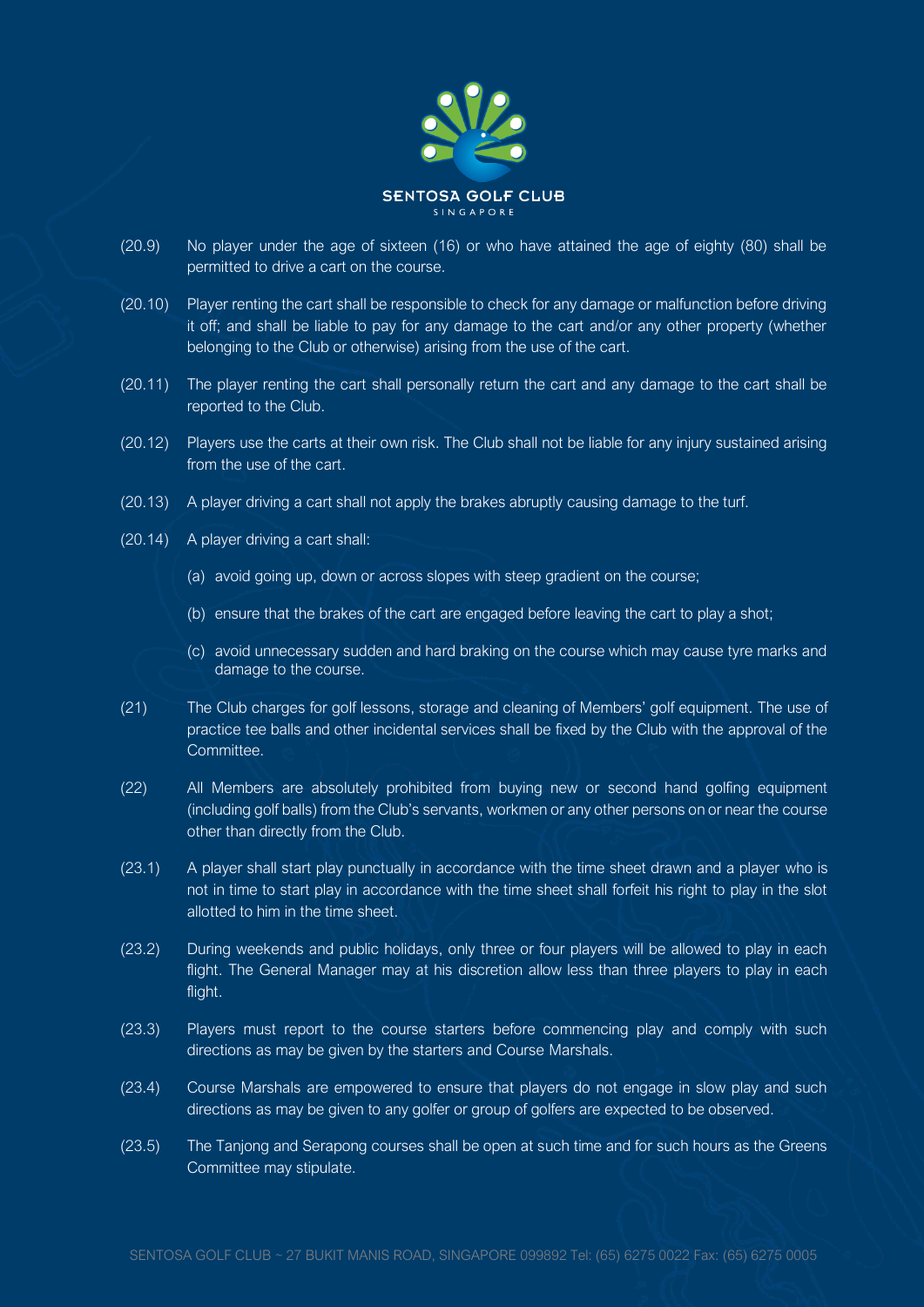

- (23.6) Members shall ensure that they are allocated a tee time prior to the golf round and are required to display their membership tag or as the case may be their green fee invoice when they sign in guests, failing which such member may not be allowed on the course.
- (23.7) Sharing of clubs and golf bags is not allowed.
- (23.8) A player shall not have more than one ball in play at any time.
- (23.9) A player shall not alter the position of any tee marker, OB stake or hazard stake.

### PRACTICE TEES

- (24.1) Players using the practice tees shall at all times direct their shots towards the targets and distance markers on the Driving Range. Aiming or hitting practice balls intentionally away from the targets and markers on the Driving Range and onto the golf course is strictly prohibited.
- (24.2) Players shall practise between the markers designated at the practice range.
- (24.3) The practice tees shall be open at such time and for such hours as the Greens Committee may stipulate.
- (24.4) The chipping areas and putting greens shall be used only for their designated purposes.
- (24.5) Range balls shall be used only at the Driving Range and not on the golf course.
- (24.6) Non-members shall pay the green fees applicable before using the practice tees.

#### CLOSURE OF COURSES

(25) All players, including those using the practice range or putting greens, must stop play immediately upon the siren being sounded indicating closure of the courses due to inclement weather or lightning. Play may only resume when the siren is sounded followed by an announcement indicating re-opening of the golf courses.

## COURSE MARSHAL

(26) Course Marshals are entrusted with the responsibility to ensure that players adhere to the rules and regulations of play and show consideration to others on the course at all times. This is to enable players to gain maximum enjoyment from the game. Players are therefore expected to observe such directions as the Course Marshal may give in the discharge of his duties.

### CLUB HANDICAP

(27) The handicap of members shall be based on the USGA Handicap System or an equivalent handicap system approved by the Singapore Golf Association (SGA). Such handicaps shall be recorded in a handicap register and updated monthly.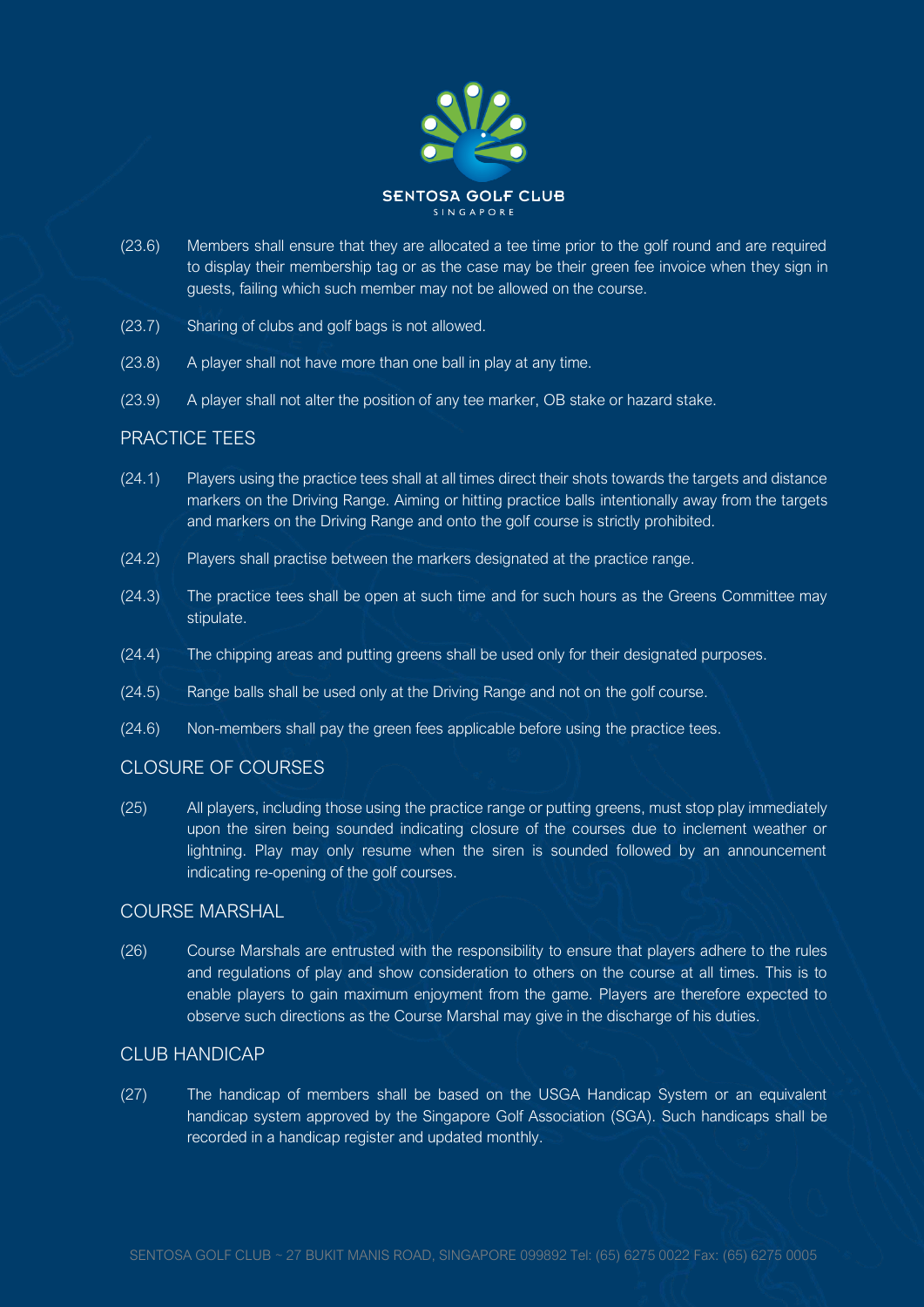

- (28) The Handicap Committee Chairman shall be appointed by the Committee of the Club. The Chairman shall have the absolute discretion to review the registered handicap of a member provided that such review shall conform to the USGA rules relating to the reduction of handicap.
- (29) The maximum USGA handicap recognized by the Club shall be 36.4 for Men and 40.4 for Ladies or an equivalent handicap limit approved by the SGA.
- (30) Members must follow the rules of USGA or an equivalent set of rules approved by SGA. A Member shall return or post an acceptable score every time he plays a round of golf at the Club or elsewhere.
- (31) The Handicap Committee Chairman, in his discretion, may award a new Member a local handicap provided that such Member produces a recently dated handicap certificate issued by another Club bearing the signature of one of its officials.
- (32) Any Member shall be entitled on request to be issued with a Club handicap certificate signed by the Handicap Committee Chairman or his representative stating his handicap.

### PROFICIENCY CERTIFICATE AND HANDICAPPING

- (33.1) Junior members, under the age of 18, with a proficiency certificate only may play the evening 9 Hole golf session. They must complete the indemnity form at the Golf Reception and must be accompanied by their parents at all times.
- (33.2) Proficiency certificates shall be issued by the Handicap Committee Chairman or his representatives.
- (33.3) A Member shall be required to fulfil the following conditions before being issued with a proficiency certificate:
	- (i) The Member shall satisfy the Handicap Committee Chairman or his representative that he/she is conversant with rules and etiquette of golf.
	- (ii) The Member shall satisfy the Handicap Committee Chairman or his representative that he/she is reasonably proficient in hitting a golf ball in the course of a golf game. A Member with a proficiency certificate shall not be entitled to take part in any competitions held by the Club.
- (34) A Member holding a proficiency certificate may be awarded an official handicap after fulfilling the requirements set by USGA Handicap System or an equivalent handicap system approved by the SGA.

### GYMNASIUM

- (35) General
	- (a) The Gymnasium shall be open for use by members, their spouses and junior members above the age of eighteen only.
	- (b) Persons under the age of eighteen will not be allowed into the gym, except with the special permission of the management.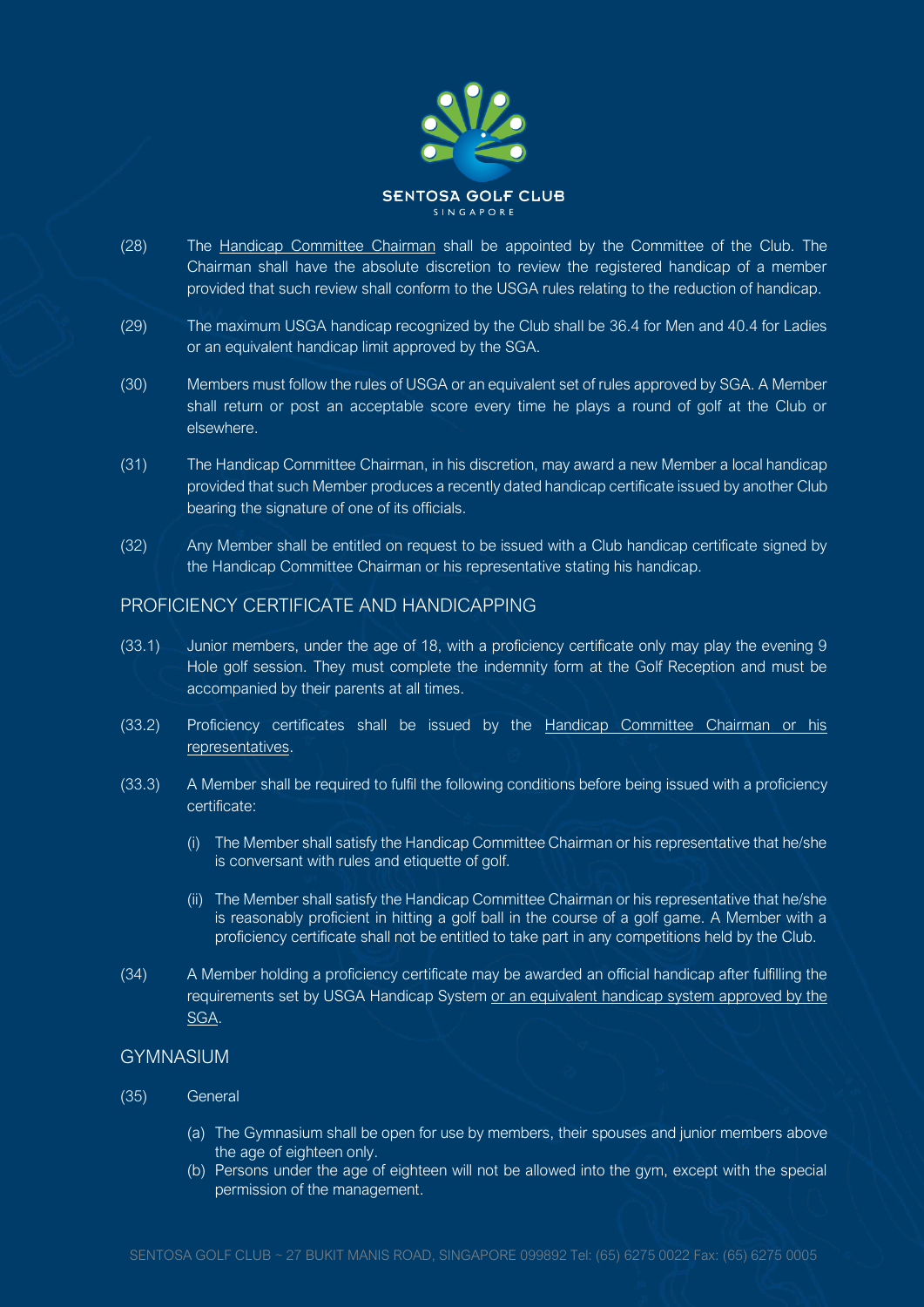

- (c) Members may only use the gym after entering their names and other particulars in the book or electronic keypad provided for this purpose. Membership cards must be produced for identification when required by any member of staff.
- (d) Members are not entitled to introduce guests.

#### (36) Opening Hours

- (a) Subject to such alteration as may be notified by notices posted on the Club's notice boards, the gym shall be open daily during the following periods:- 7.15am to 9.00pm
- (37) Members' Responsibility and Liability
	- (a) The Gymnasium shall not be staffed by professional fitness trainers. Members, their spouses and junior members (collectively "Gym Users") are strongly advised in their own interests, to seek medical clearance before commencing on any course of exercise in the gym.
	- (b) Gym Users enter the gym and use the equipment at their own risk. Gym Users are requested to exercise with due care and consideration when using the equipment.
	- (c) Members shall be fully responsible for the conduct and behavior of their spouses and junior members using the gym, and shall be liable to the Club in respect of any damage or injury caused by such user. Member shall keep the Club fully indemnified in respect of any claim or demand arising by reason of any act or omission by them, their spouses or junior members whilst using the gym.

#### (38) Attire

- (a) Gyms Users must be properly attired. Rubber-soled shoes and proper gym attire (gym singlet, T-shirt, shorts, track suit, leotard) shall be worn when using the gym. Management reserves the right to refuse entry if members are not in proper attire. For avoidance of doubt, jeans, bare feet and slippers are not considered proper attire.
- (b) Clean golf shoes are allowed in the gym. However, Gym Users shall not wear golf shoes when using cardio equipment (Treadmill, total body trainer, stepper).

#### (39) Code of Conduct

- (a) Gym Users are requested to place a towel on the equipment when using the equipment in the weights section of the gym.
- (b) Gym Users are to refrain from circuit training during peak periods (peak period is defined term from 7.15am to 10.00am and 5.00 pm to 8.00pm daily). In addition, reservation of gym equipment is strictly prohibited.
- (c) Gym Users are requested to speak softly when using mobile phones in the gym.
- (d) Gym Users are advised not to use the gym when feeling unwell, and should seek medical advice before using the gym after a period of illness.
- (e) Gym Users are advised not to hog the gym equipment, During peak periods, Gym Users are restricted to 30 minutes of usage per cardio machine.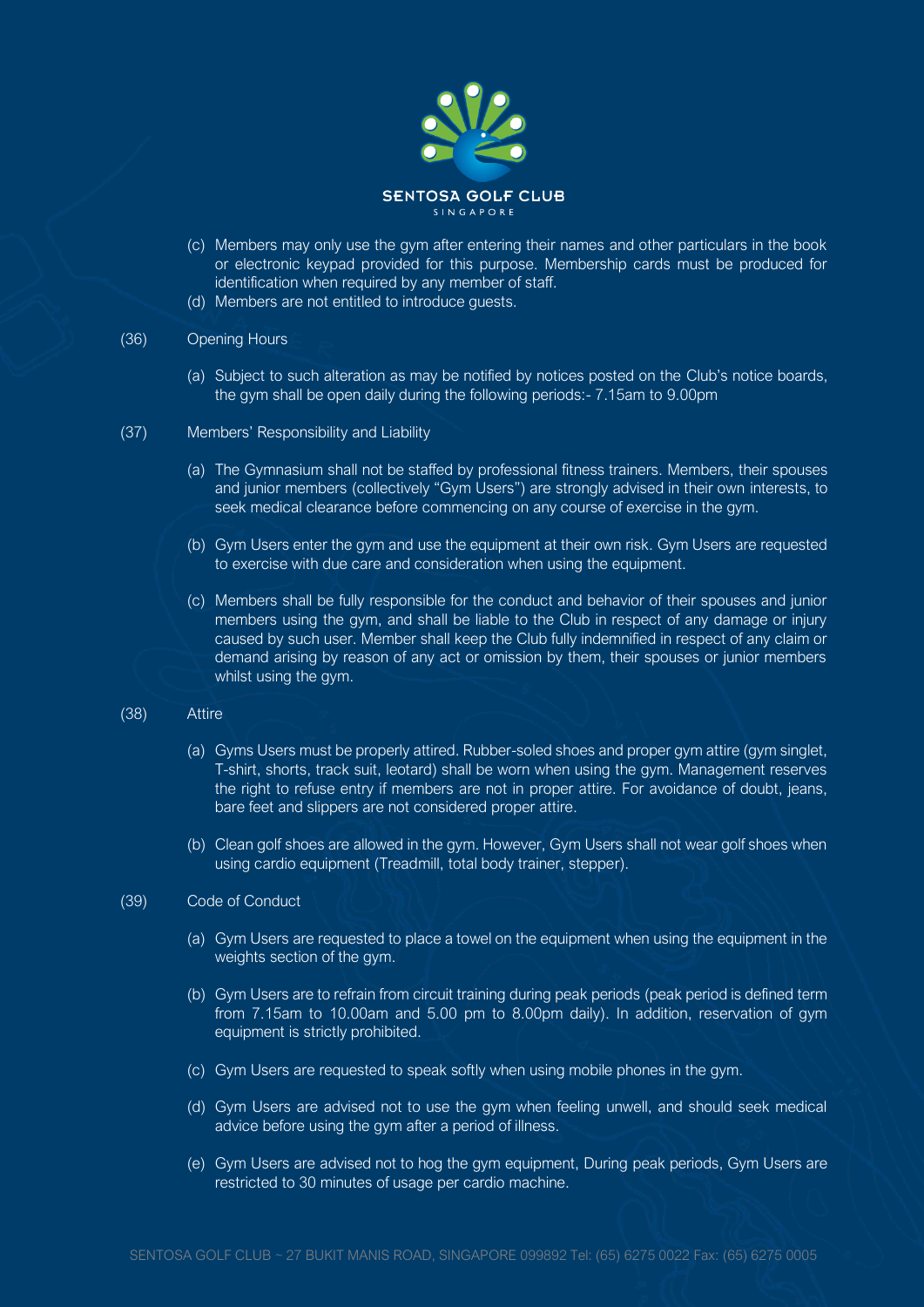

- (f) Gym Users are requested to return the equipment to their respective places after use including weights to their original weight rack.
- (g) The use of personal music players are permitted in the gym providing at all times that headphones are worn and does not in the Management's sole discretion interfere with or encroach upon the quiet enjoyment of members.
- (h) All Gym Users are requested to comply with instructions given by the Management. Gym Users are to observe the instructions and safety precautions pertaining to the use of equipment.

#### (40) Prohibitions

The following are prohibited in the Gymnasium:-

- (i) Smoking;
- (ii) Food and beverage, except sports and energy drinks contained in non-spill sports bottles or containers;
- (iii) Bags of any sort or other objects that may cause obstruction; and
- (iv) Any other items that may be decided by the Committee from time to time.

### APPENDIX 1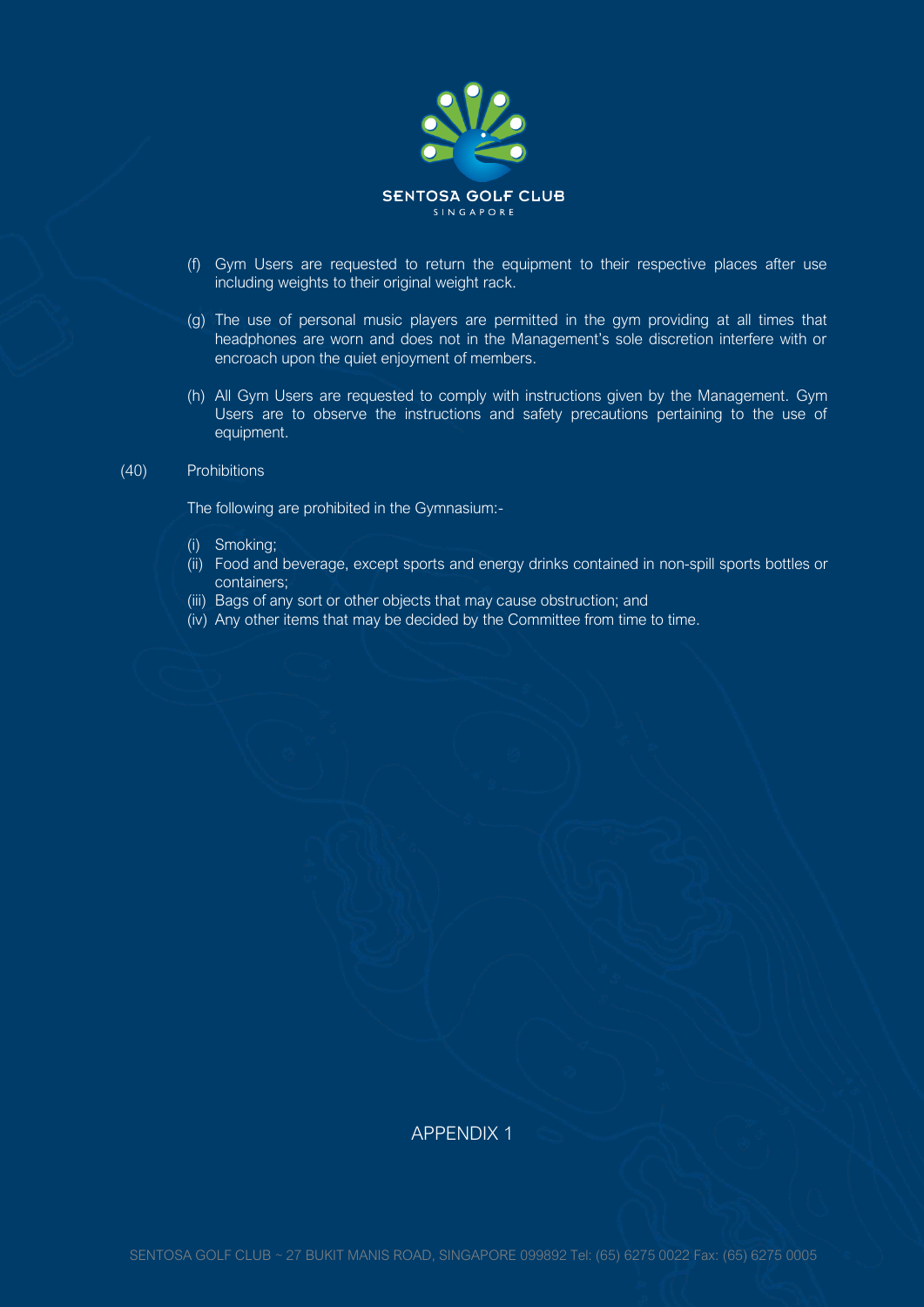

## **ETIQUETTE**

The Spirit Of The Game

(1) Unlike many sports, golf is played, for the most part, without the supervision of a referee or umpire. The game relies on the integrity of the individual to show consideration for other players and to abide by the Rules. All players should conduct themselves in a disciplined manner, demonstrating courtesy and sportsmanship at all times, irrespective of how competitive they may be. This is the spirit of the game of golf.

**Safety** 

- (2) Players should ensure that no one is standing close by or in a position to be hit by the club, the ball or any stones, pebbles, twigs or the like when they make a stroke or practice swing.
- (3) Players should not play until the players in front are out of range.
- (4) Players should always alert green staff nearby or ahead when they are about to make a stroke that might endanger them.
- (5) If a player plays a ball in a direction where there is a danger of hitting someone, he should immediately shout a warning. The traditional word of warning in such situations is "fore".

#### Consideration For Other Players

[ No disturbance or distraction ]

- (6) Players should always show consideration for other players on the course and should not disturb their play by moving, talking or making unnecessary noise.
- (7) Players should ensure that any electronic device taken onto the course does not distract other players.
- (8) On the teeing ground, a player should not tee his ball until it is his turn to play. Players should not stand close to or directly behind the ball, or directly behind the hole, when a player is about to play.

[ On the putting green ]

- (9) On the putting green, players should not stand on another player's line of putt or, when he is making a stroke, cast a shadow over his line of putt.
- (10) Players should remain on or close to the putting green until all other players in the group have holed out.

[ Scoring ]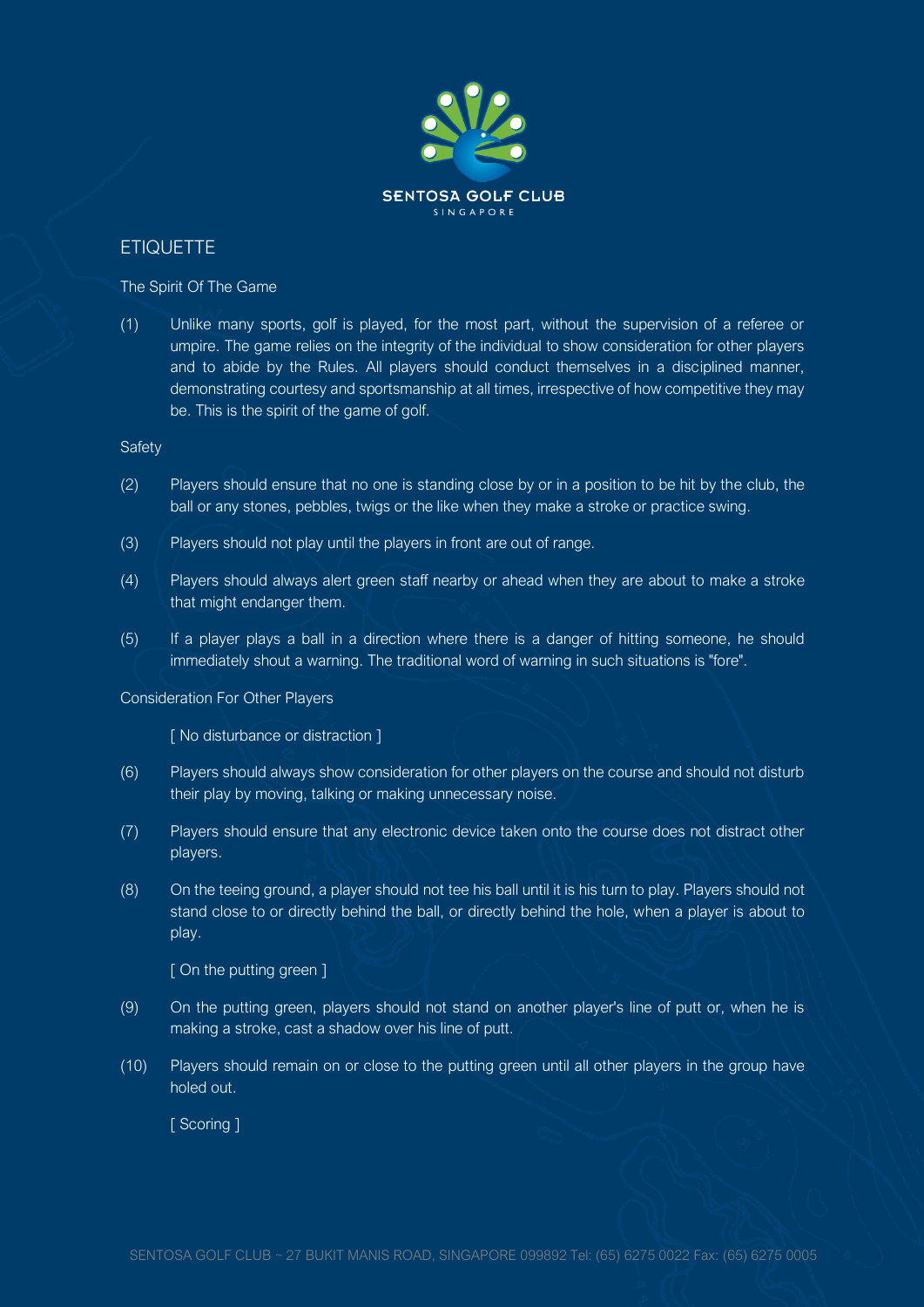

(11) In stroke play, a player who is acting as a marker should, if necessary, on the way to the next tee, check the score with the player concerned and record it.

Pace Of Play

[ Play at Good Pace and Keep Up ]

- (12) Players should play at a good pace. The Committee may establish pace of play guidelines that all players should follow.
- (13) It is a group's responsibility to keep up with the group in front. If it loses a clear hole and it is delaying the group behind, it should invite the group behind to play through, irrespective of the number of players in that group.

[ Be ready to play ]

(14) Players should be ready to play as soon as it is their turn to play. When playing on or near the putting green, they should leave their bags or carts in such a position as will enable quick movement off the green and towards the next tee. When the play of a hole has been completed, players should immediately leave the putting green.

[ Lost Ball ]

- (15) If a player believes his ball may be lost outside a water hazard or is out of bounds, to save time, he should play a provisional ball.
- (16) Players searching for a ball should signal the players in the group behind them to play through as soon as it becomes apparent that the ball will not easily be found. They should not search for five minutes before doing so. Having allowed the group behind to play through, they should not continue play until that group has passed and is out of range.

Priority On The Course

- (17) Unless otherwise determined by the Committee, priority on the course is determined by a group's pace of play. Any group playing a whole round is entitled to pass a group playing a shorter round.
- (18) A single player has no standing and should give way to a match of any kind.

Care of the Course

[ Bunkers ]

(19) Before leaving a bunker, players should carefully fill up and smooth over all holes and footprints made by them and any nearby made by others. If a rake is within reasonable proximity of the bunker, the rake should be used for this purpose.

[ Repair of Divots, Ball-marks and Damage by Shoes ]